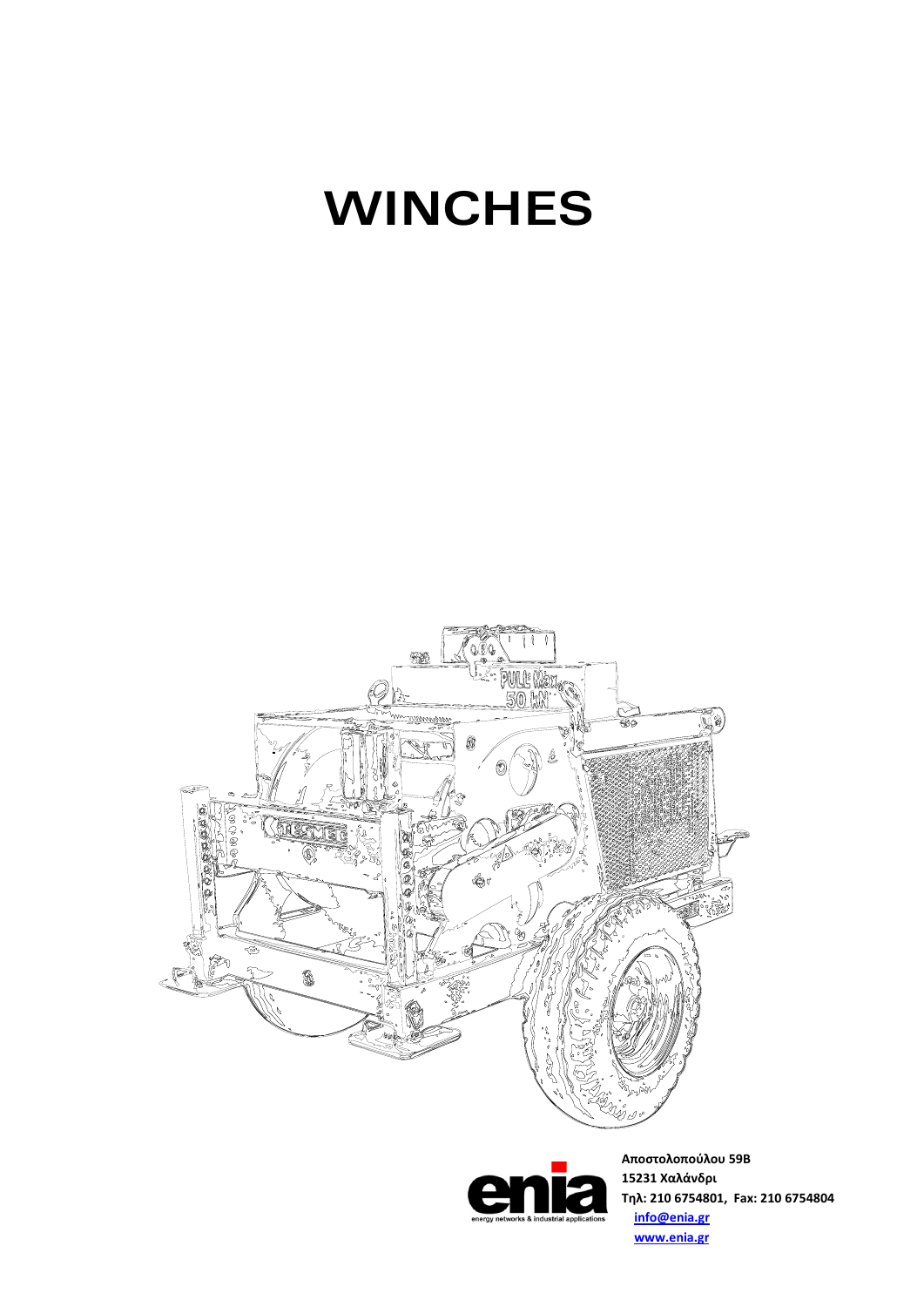

# **HYDRAULIC WINCH AMB 101**

Hydraulic winch specifically designed for stringing operations on low and medium voltage overhead lines and for assembling and lifting operations.

The winches are provided with a detachable capstan











# **AMB 101 with ADT 001**





# **Complete with ADT 001**

| Max pull          | 10 kN      |
|-------------------|------------|
| Speed at max pull | 1 km/h     |
| Max speed         | $1.9$ km/h |

**Note:** the basic machine performance is calculated at 20°C and at sea level

# **CHARACTERISTICS**

| Diameter capstan  | 220 mm |
|-------------------|--------|
| Mass              | 100 kg |
| Mass with ADT 001 | 130 kg |

# **ENGINE**

| Gasoline        | 5.1 kW (7 hp) |
|-----------------|---------------|
| Cooling system  | air           |
| Starting system | by handle     |

# **HYDRAULIC TRANSMISSION**

Closed hydraulic circuit for stepless speed variation in both rotating directions

# **PERFORMANCE CONFIGURATION**

Negative self-acting hydraulic brake

# **ADDITIONAL DEVICES**

- **102** Pulling rope locking device when capstan is used (compulsory for EC market)
- **105** Rigid axle and detachable towing bar, for manual towing
- **113** Handbarrow

# **ADT 001**

Drum with automatic level wind suitable for correct winding of the rope on the drum

- External diameter 350 mm
- Internal diameter
- Width
- Capacity 300 m
- 200 mm 400 mm rope Ø 8 mm

**TESMEC S.p.A.**

**www.tesmec.com info@tesmec.it**

**Headquarters** Via Zanica, 17/O 24050 Grassobbio (BG) - Italy Tel: +39.035.4232911 Fax: +39.035.4522445

**Manufacturing facilities** Via Pertegalli, 2 24060 Endine Gaiano (BG) - Italy Tel: +39.035.825024 Fax: +39.035.826375

**Manufacturing facilities** Via Provinciale, 26/28 23844 Sirone (LC) - Italy Tel: +39.031.858311 Fax: +39.031.853562

JANUARY 2011 - PICTURES & DRAWINGS CAN BE DIFFERENT ACCORDING TO TECHNICAL SPECIFICATIONS - UPDATING PROGRAMME VARIATIONS WITHOUT NOTICE ARE POSSIBLE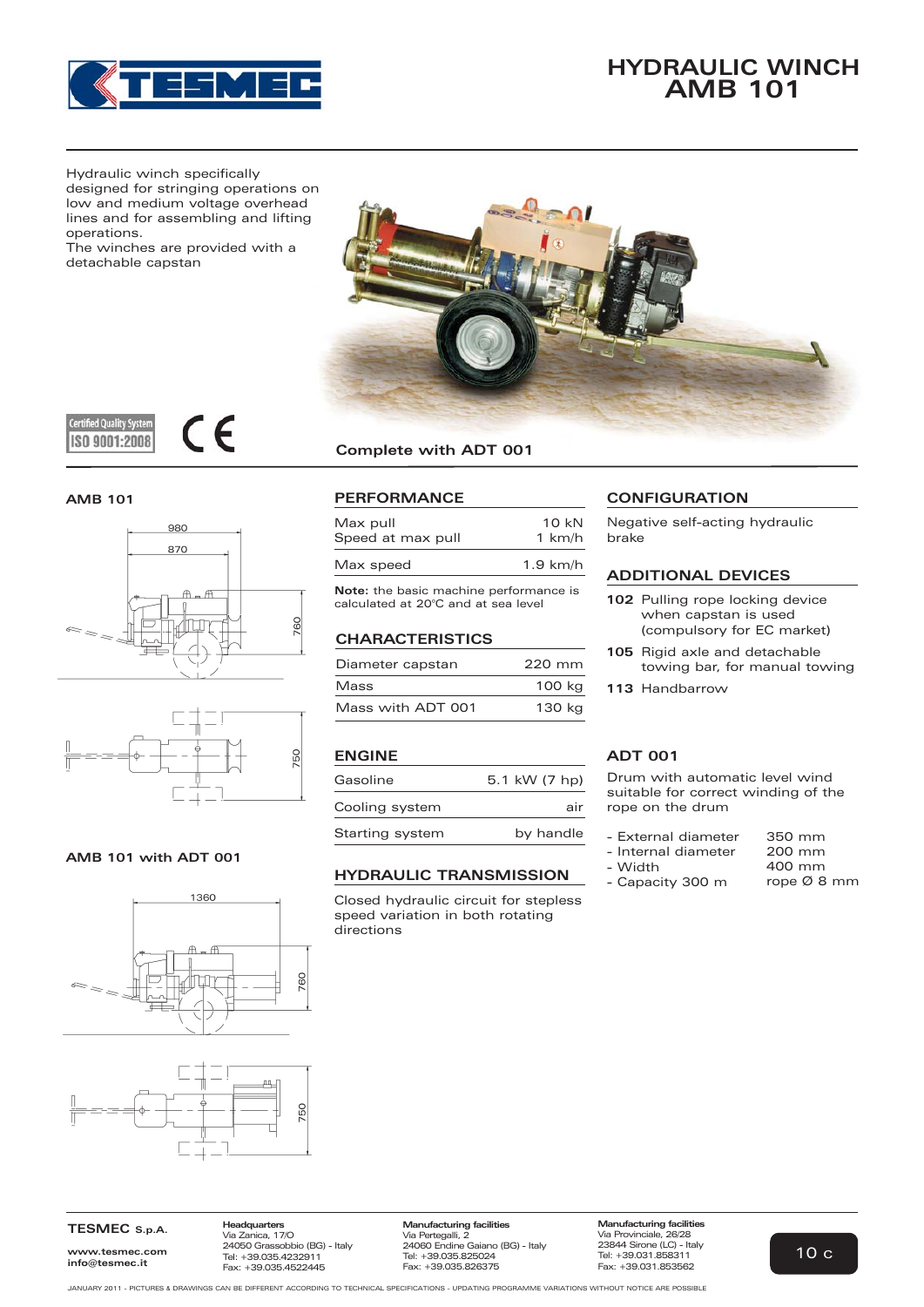

# **HYDRAULIC WINCHES AMB 206 AMB 207**

Hydraulic winches specifically designed for stringing operations on low and medium voltage overhead lines.

The winches are available in 2 versions: with 2 side capstans (Mod. AMB 206) or with 1 side capstan and 1 drum with automatic level wind (Mod. AMB 207)



#### $\epsilon$ **Certified Quality Syster** ISO 9001:2008

# **AMB 206**





### **AMB 207**



# **PERFORMANCE**

| Max pull          | $15 \;$ k $N$ |
|-------------------|---------------|
| Speed at max pull | $0.35$ km/h   |
| Max speed         | $2.4$ km/h    |
| Pull at max speed | 5kN           |

**Note:** the basic machine performance is calculated at 20°C and at sea level

#### **DRUM CHARACTERISTICS**

| External diameter | 378 mm      |
|-------------------|-------------|
| Internal diameter | 220 mm      |
| Width             | 215 mm      |
| Capacity 220 m    | rope Ø 8 mm |

**CAPSTAN CHARACTERISTICS**

```
220 mm
Diameter
```
**CHARACTERISTICS Mod. AMB 206** Mass 300 kg

# **CHARACTERISTICS Mod. AMB 207**

| Mass | 320 kg |  |
|------|--------|--|
|      |        |  |

### **ENGINE**

| Gasoline          | 8.1 kW (11 hp) |
|-------------------|----------------|
| Cooling system    | air            |
| Electrical system | 12V            |

# **HYDRAULIC TRANSMISSION**

Closed hydraulic circuit for stepless speed variation in both rotating directions

# **CONFIGURATION**

Negative self-acting hydraulic brake

# **ADDITIONAL DEVICES**

- 5 kN **102** Pulling rope locking device when capstan is used (compulsory for EC market)
	- **105** Rigid axle and towing bar detachable, for manual towing

#### **TESMEC S.p.A.**

**www.tesmec.com info@tesmec.it**

**Headquarters** Via Zanica, 17/O 24050 Grassobbio (BG) - Italy Tel: +39.035.4232911 Fax: +39.035.4522445

**Manufacturing facilities** Via Pertegalli, 2 24060 Endine Gaiano (BG) - Italy Tel: +39.035.825024 Fax: +39.035.826375

**Manufacturing facilities** Via Provinciale, 26/28 23844 Sirone (LC) - Italy Tel: +39.031.858311 Fax: +39.031.853562

JANUARY 2011 - PICTURES & DRAWINGS CAN BE DIFFERENT ACCORDING TO TECHNICAL SPECIFICATIONS - UPDATING PROGRAMME VARIATIONS WITHOUT NOTICE ARE POSSIBLE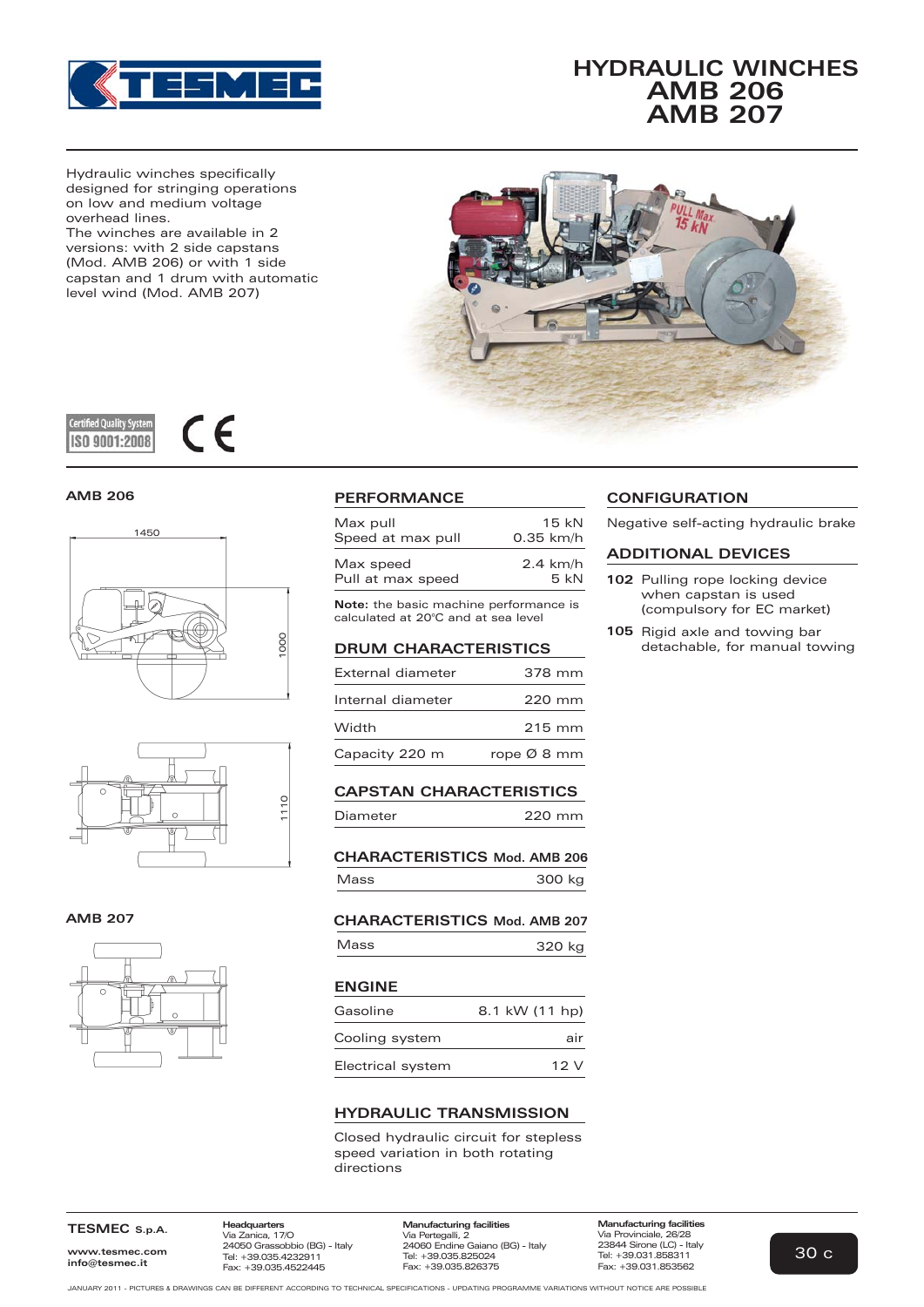

# **HYDRAULIC WINCH AMC 402**

Single drum winch specifically designed for stringing of overhead lines and for lifting operations









| Max pull                       | 30 kN            |
|--------------------------------|------------------|
| Speed at max pull              | $1.5$ km/h       |
| Max speed<br>Pull at max speed | 5 km/h<br>8.5 kN |

**Note:** the basic machine performance is calculated at 20°C and at sea level

# **DRUM CHARACTERISTICS**

| External diameter | 530 mm                   |
|-------------------|--------------------------|
| Internal diameter | 355 mm                   |
| Width             | 700 mm                   |
| Capacity 400 m    | rope $\varnothing$ 14 mm |

# **CHARACTERISTICS**

| Mass          | 1000 kg |
|---------------|---------|
| <b>ENGINE</b> |         |

| Diesel            | 25 kW (34 hp) |
|-------------------|---------------|
| Cooling system    | water         |
| Electrical system | 12V           |

# **HYDRAULIC TRANSMISSION**

Closed hydraulic circuit for stepless speed variation in both rotating directions

# **PERFORMANCE CONFIGURATION**

Negative self-acting hydraulic brake

Hydraulic dynamometer with set-point and automatic control of maximum pull

Hydraulic oil cooling system

Automatic level wind suitable for correct rope winding on the drum

Rigid axle for towing at max speed of 30 km/h

Towing bar with height regulation system

Mechanical actuated front plough stabiliser

**TESMEC S.p.A.**

**www.tesmec.com info@tesmec.it**

**Headquarters** Via Zanica, 17/O 24050 Grassobbio (BG) - Italy Tel: +39.035.4232911 Fax: +39.035.4522445

**Manufacturing facilities** Via Provinciale, 26/28 23844 Sirone (LC) - Italy Tel: +39.031.858311 Fax: +39.031.853562